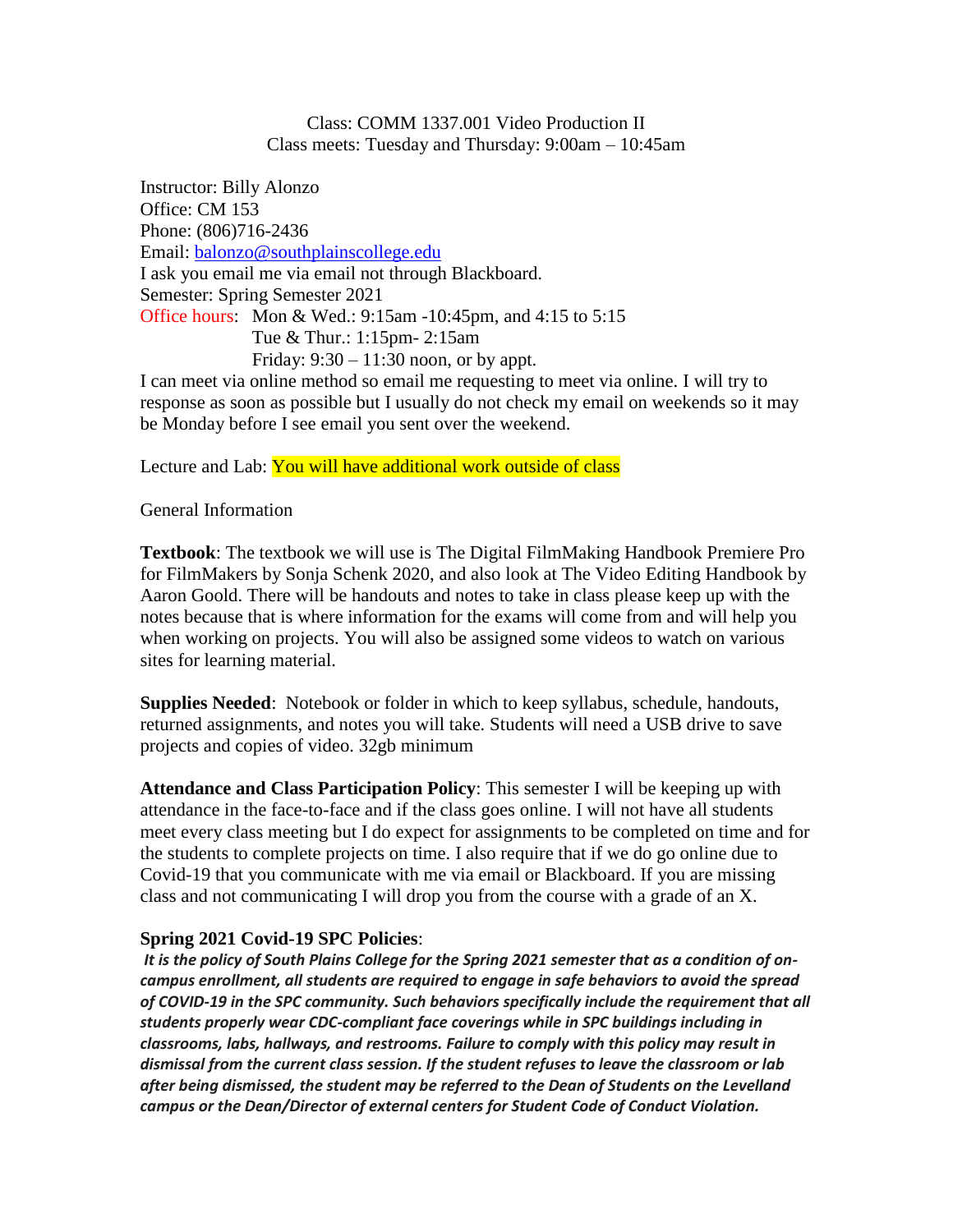**Grade Determination**: The student's grade will be determined on the basis of their performance in class. It will include class attendance and participation, hand-outs, exams, and projects. Each activity will be weighted as follows:

| Attendance/Participation | 100 Points  |
|--------------------------|-------------|
| Handouts (5)<br>20       | 100 points  |
| Exam $(3)$<br>100        | 300 points  |
| Projects                 | 350 points  |
| <b>Final Project</b>     | 150 points  |
| <b>Total Points</b>      | 1000 points |

Projects will NOT be accepted late. If you miss an exam during the semester you will have to make up the quiz or exam when the instructor gives you permission. I will have your class average throughout the semester on Blackboard. If you have questions about your grade in the class please ask me.

It is also important during this semester and any semester that the student have access to a good and reliable internet signal and a dependable computer. This will give students' access to Blackboard where assignments, quizzes, exams, and some video content will be posted for this class and most other classes a student is taking while at SPC. Please ask about any help you may need with internet or computer during the semester.

This is a communications and video class but I do not want students using cell phones during class or listening to music in class. Leave your smart devices in your car or dorm room if you can't stay off of them while in class. I will ask nicely once to put it up after that I will take them up and return them at the end of class. All I ask is for respect in class of me and others in class. This is a learning environment not a place to enjoy your entertainment.

There is some outside of class time commitment for this class especially after the first couple of weeks. So the excuse "I do not have time to work on the project" will not be accepted. If you feel this will be difficult for you to do please re-think taking this class.

**Purpose of the course:** This course will provide students with a general knowledge of the fundamentals of video production and the process of operating television and video equipment. Students will learn the process of planning for a television or video production. They will learn the pre-production, production, and post-production stages of video recording an event. The student will gain knowledge in operating field cameras, studio cameras, video machines, non-linear editing, basic lighting, audio for video, and computer-generated graphics. The class will focus on the use of non-linear editing software Adobe Premier and Photoshop to create video content. The student will understand how to tell a story visually using all the various tools necessary.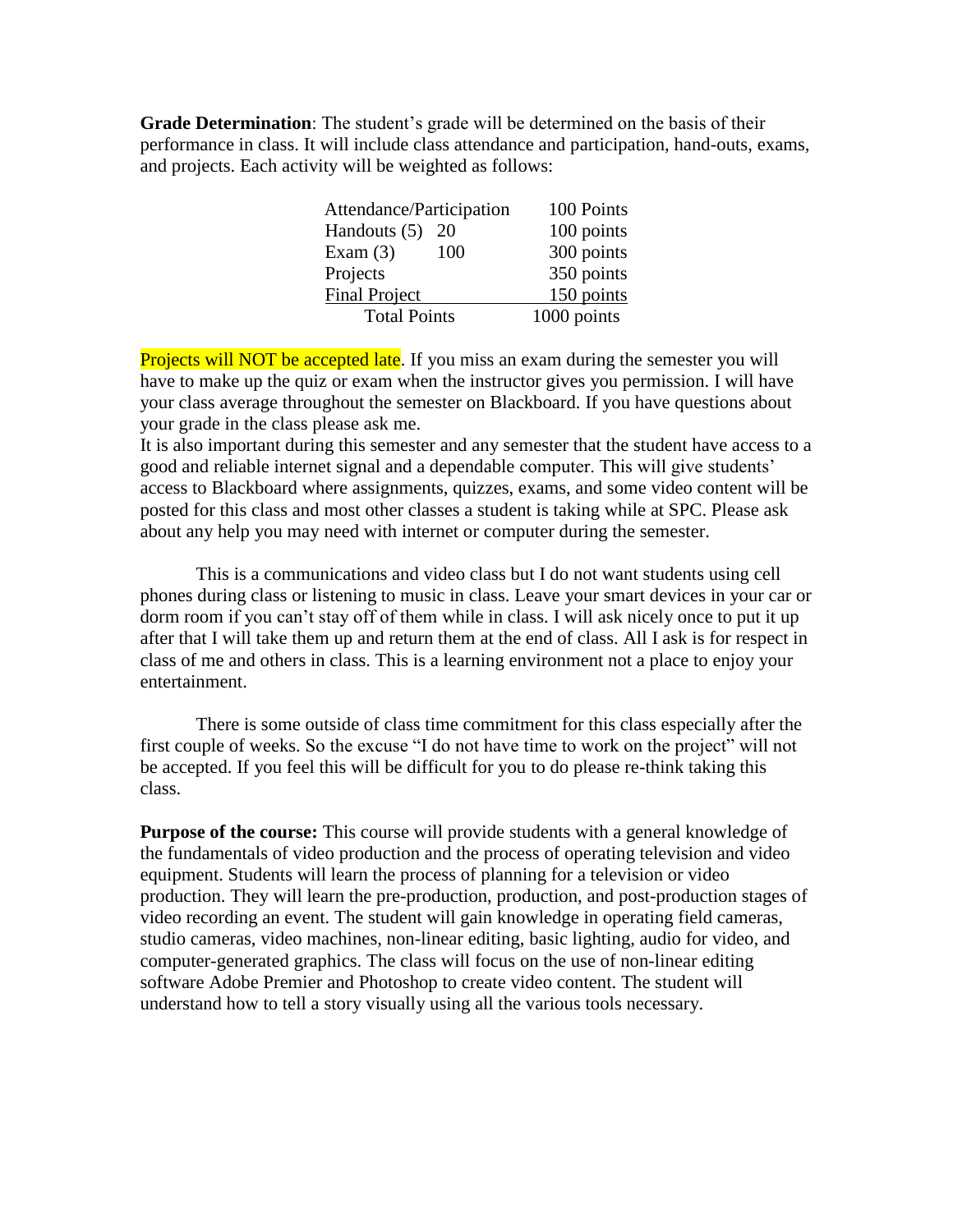**Course objective**: Upon successful completion of this course, the student will be able to demonstrate a working knowledge of the equipment used for video production in a studio or out in the field. The student will also have knowledge of the terminology used in the television and video industry, and the process of producing quality video productions.

**Students with disabilities**, including but not limited to physical, psychiatric, or learning disabilities, who wish to request accommodations in this class should notify the Special Services Office early in the semester so that the appropriate arrangements may be made. In accordance with federal law, a student requesting accommodations must provide acceptable documentation of his/her disability to the Special Services Coordinator. For more information, call or visit the Special Services Office in the Student Services building, or call 894-9611 ext. 2529 or the Counseling Center at ext 2366.

# **Diversity Statement**:

In this class, the teacher will establish and support an environment that values and nurtures individual and group differences and encourages engagement and interaction. Understanding and respecting multiple experiences and perspectives will serve to challenge and stimulate all of us to learn about others, about the larger world and about ourselves. By promoting diversity and intellectual exchange, we will not only mirror society as it is, but also model society as it should and can be.

## **Civility Code:**

As future professionals, you are to communicate with each other in a professional and civil manner. Any successful learning experience requires mutual respect on the part of the student and the instructor. Neither instructor nor student should be subject to others' behavior that is rude, disruptive, intimidating, aggressive, or demeaning. Student conduct that disrupts the learning process or is deemed disrespectful or threatening shall not be tolerated and may lead to disciplinary action and/or removal from class.

## **Equal Opportunity, Harassment, and Non-Discrimination Statement**

South Plains College does not discriminate on the basis of race, color, national origin, sex, disability or age in its programs and activities. The following person has been designated to handle inquiries regarding the non-discrimination policies: Vice President for Student Affairs, South Plains College, 1401 College Avenue, Box 5, Levelland, TX 79336. Phone number 806-716-2360.

## **Title IX Pregnancy Accommodations Statement (updated 6/2019)**

If you are pregnant, or have given birth been within six months, under Title IX you have a right to reasonable accommodations to help continue your education. To activate accommodations you must submit a Title IX pregnancy accommodations request, along with specific medical documentation, to the Director of Health and Wellness. Once approved, notification will be sent to the student and instructors. It is the student's responsibility to work with the instructor to arrange accommodations. Contact the Director of Health and Wellness at 806-716-2362 or e-mail [cgilster@southplainscollege.edu](mailto:cgilster@southplainscollege.edu) for assistance.